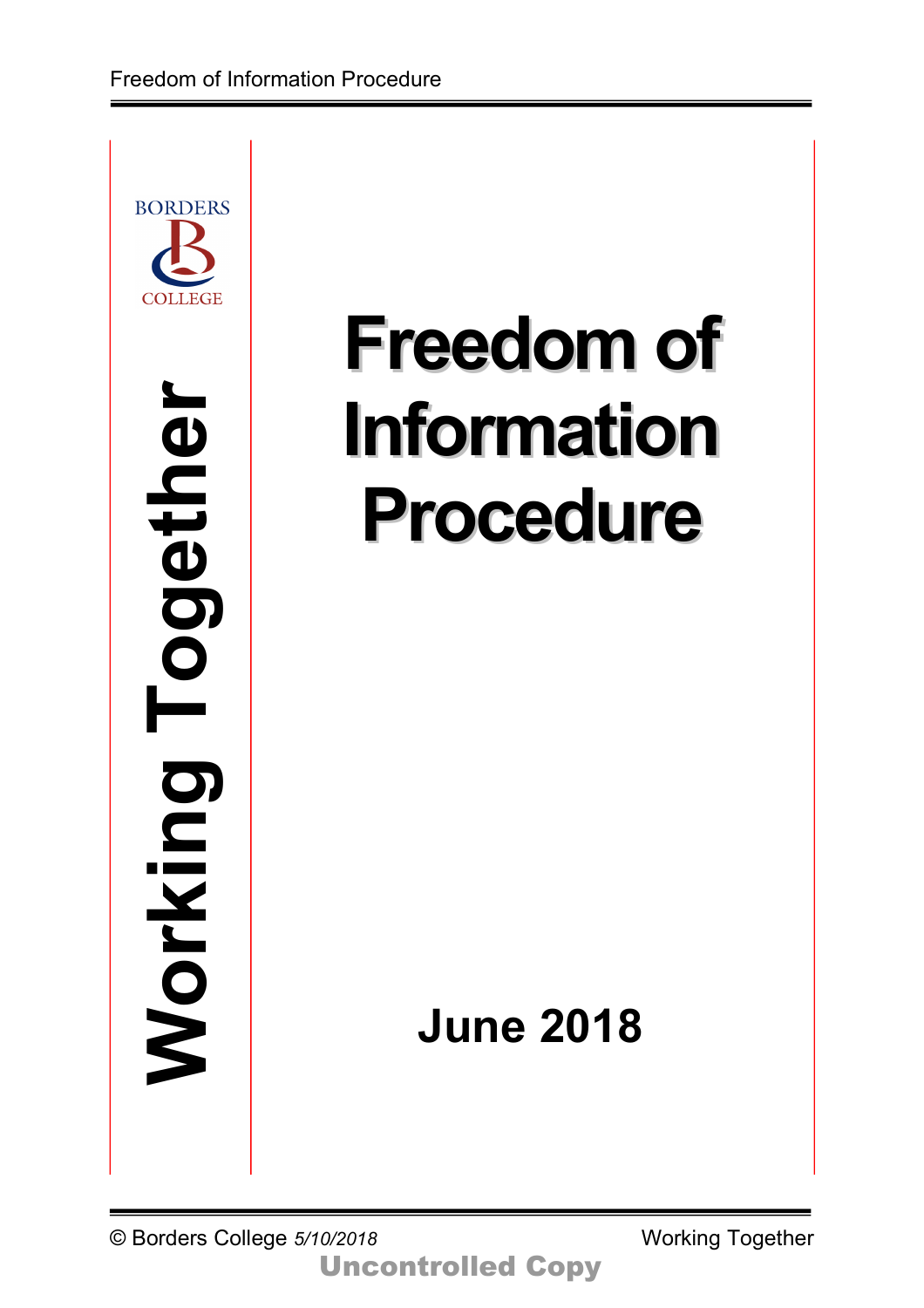# **History of Changes**

| <b>Version</b> | <b>Description of Change</b>                                                                                                                                                                                                                                                                                                                                                         | <b>Authorised by Date</b> |          |
|----------------|--------------------------------------------------------------------------------------------------------------------------------------------------------------------------------------------------------------------------------------------------------------------------------------------------------------------------------------------------------------------------------------|---------------------------|----------|
| 1.1            | Procedure updated to the current<br>practice. All requests are now<br>managed by the Vice Principal:<br>Quality & Innovation through the<br>Principal's Office. Requests and<br>responses are now published on<br>the website. A dedicated email<br>address is now available for<br>making FOI requests. Statistical<br>returns to the Information<br>Commissioner are now included. | D Killean                 | 27.11.13 |
| 1.2            | Inclusion of details on records<br>retention. Updating of responsible<br>persons list.                                                                                                                                                                                                                                                                                               | D Killean                 | 19/08/15 |
| 1.3            | General update to terminology                                                                                                                                                                                                                                                                                                                                                        | P Smith                   | 27/4/18  |
|                |                                                                                                                                                                                                                                                                                                                                                                                      |                           |          |
|                |                                                                                                                                                                                                                                                                                                                                                                                      |                           |          |
|                |                                                                                                                                                                                                                                                                                                                                                                                      |                           |          |
|                |                                                                                                                                                                                                                                                                                                                                                                                      |                           |          |
|                |                                                                                                                                                                                                                                                                                                                                                                                      |                           |          |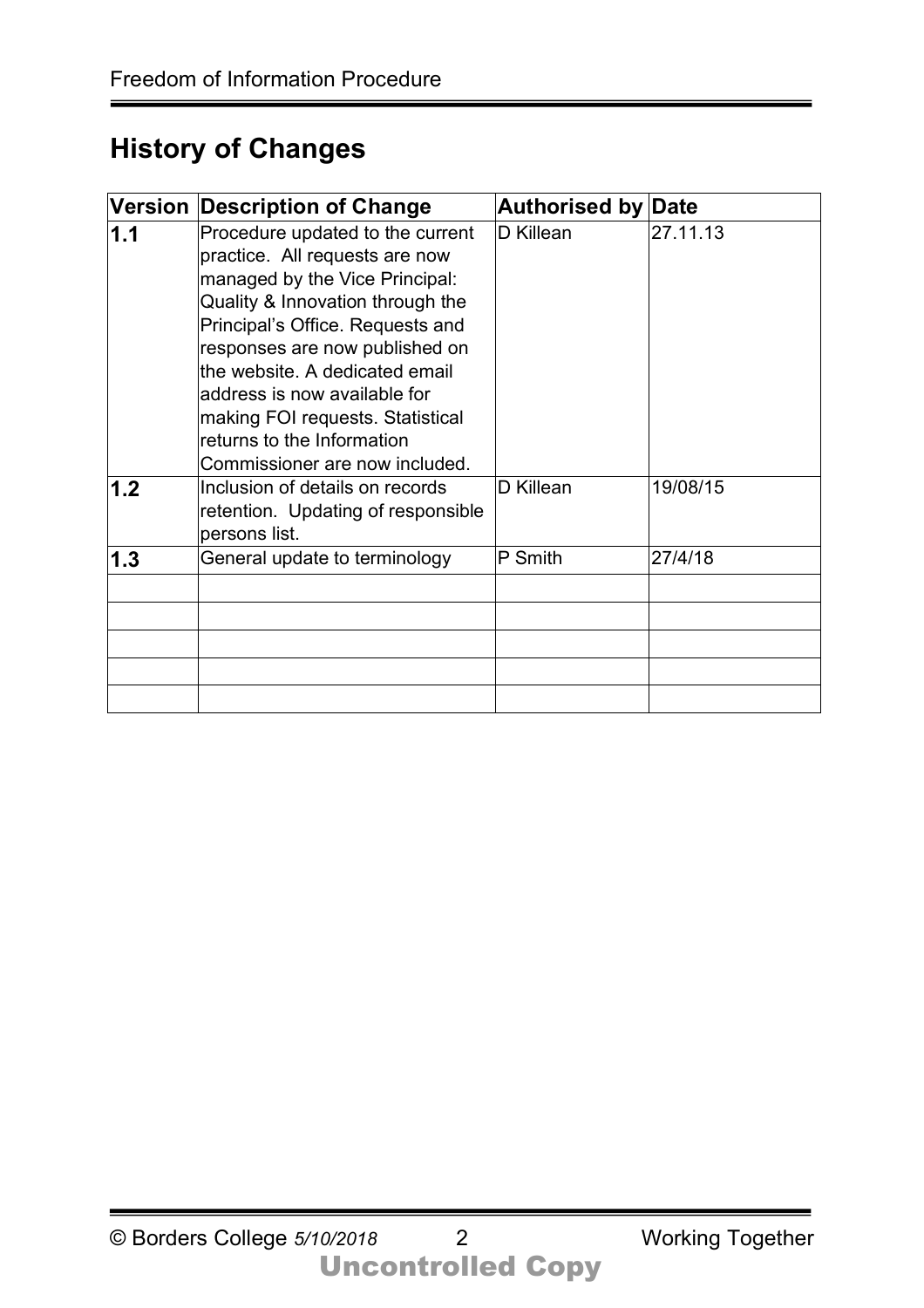

# **Contents**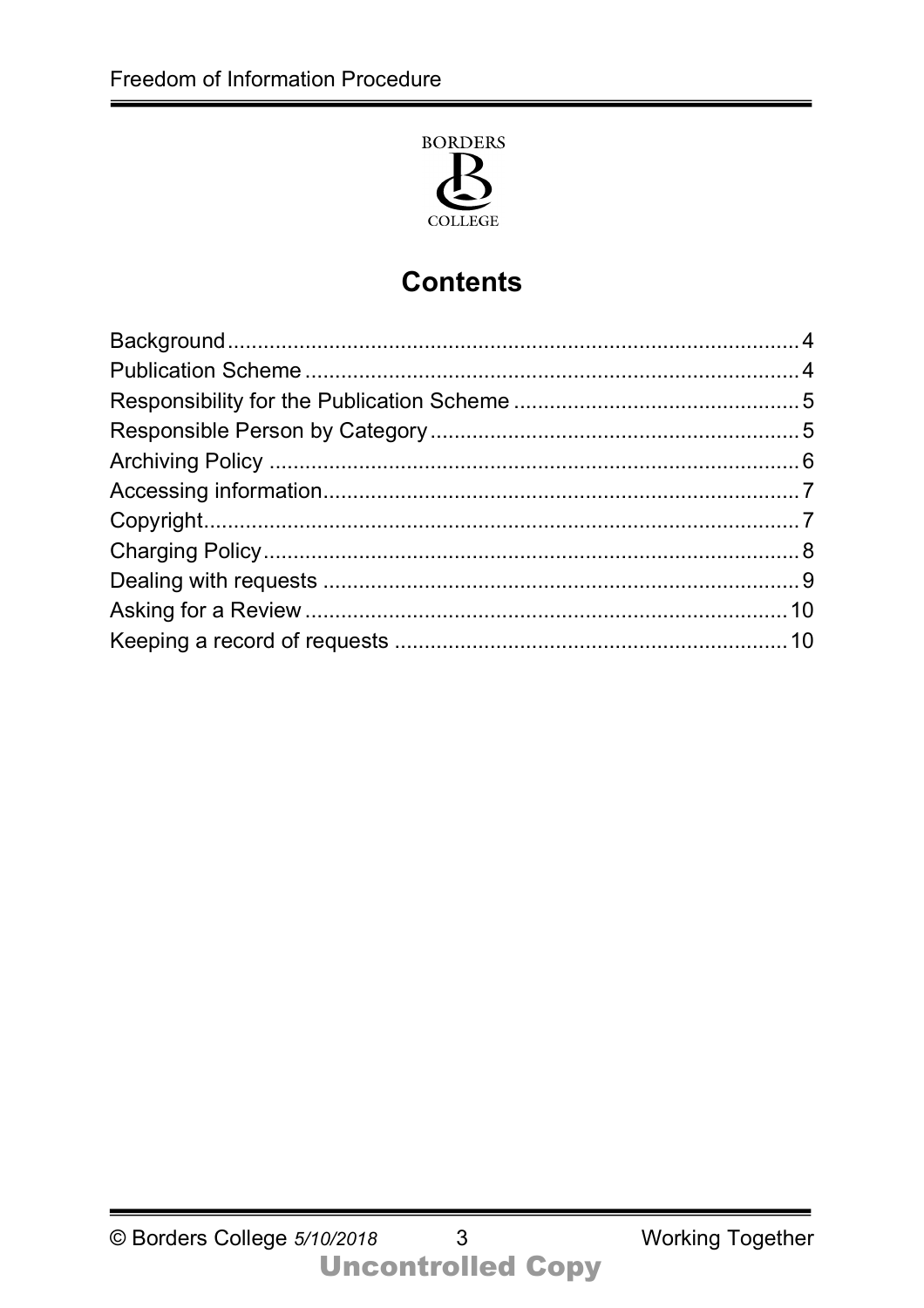# **FOISA Procedure**

#### **Background**

The Freedom of Information (Scotland) Act 2002 introduces a general statutory right of access to all types of 'recorded' information of any age held by Scottish Public Authorities (SPAs).

The Environmental Information (Scotland) Regulations 2004 (EIRs) requires SPAs to take reasonable steps to organise and keep up to date the environment information which it holds and is relevant to the SPAs' function.

The College has two main responsibilities under the Freedom of Information (Scotland) Act 2002:

- i) To produce a 'publication scheme', which will offer a guide to the information held which is publicly available
- ii) To deal with individual requests for information

The purpose of the 'publication scheme' is to provide information proactively in an easily accessible form so that people can access it without having to make an individual request.

The College is committed to providing a quality experience to all its customers and stakeholders and seeks to achieve this through a culture of openness and transparency. A key element of this commitment is to assist individual members of the public in the exercise of their statutory right to access all types of 'recorded' information held by the College. The College recognises that the disclosure of information, whether proactively, or in response to specific requests, strengthens accountability and increases public involvement in decision making.

#### **Borders College Publication Scheme**

To facilitate access to information, a Publication Scheme can be accessed on the College website: www.borderscollege.ac.uk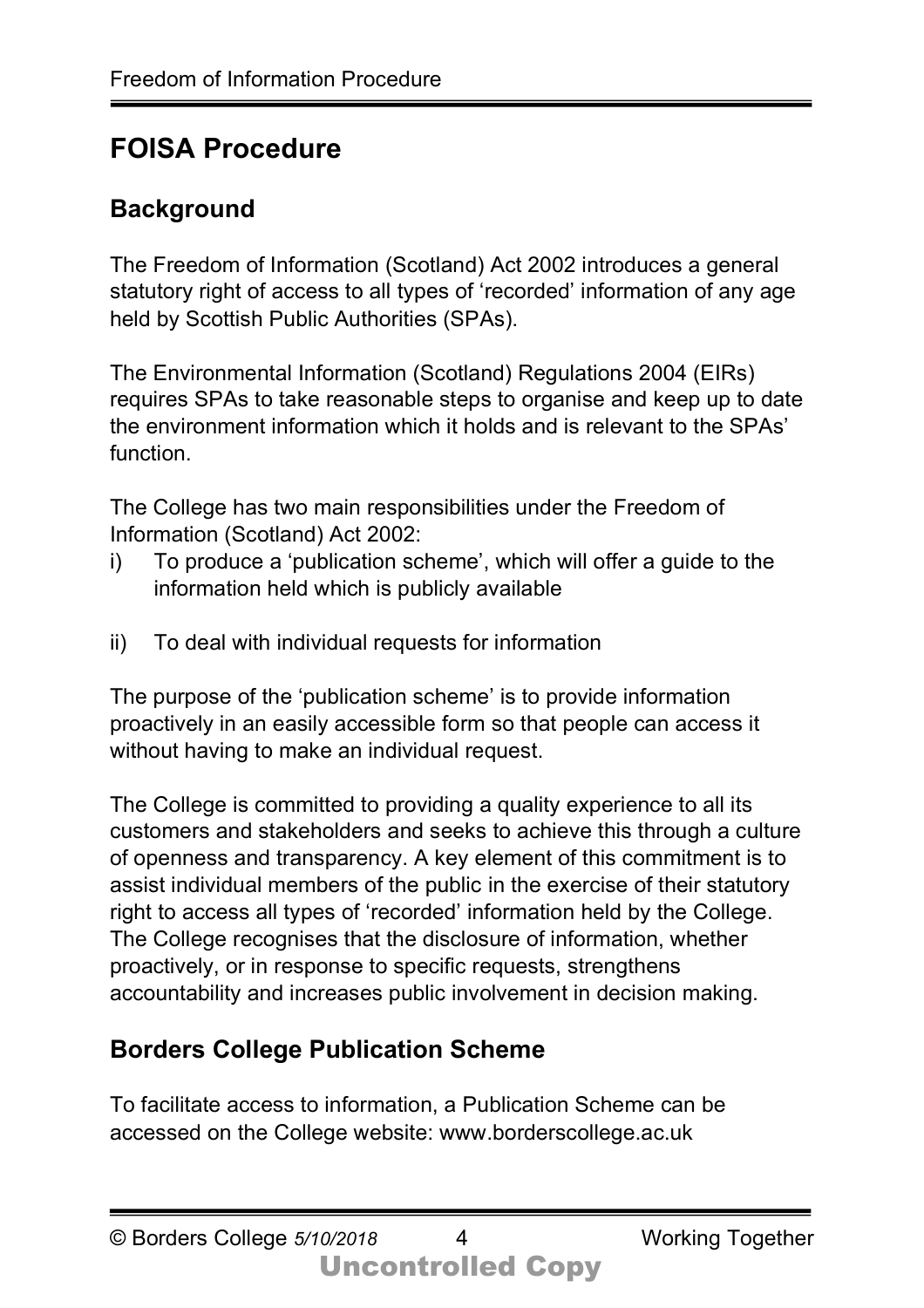#### **Responsibility for the Publication Scheme**

The person with overall responsibility for the publication scheme is the Vice Principal Finance and Corporate Services.

| Contact details are: | <b>Borders College</b><br><b>Scottish Borders Campus</b><br><b>Nether Road</b><br>Galashiels<br>TD1 3HE |  |
|----------------------|---------------------------------------------------------------------------------------------------------|--|
|                      | Tel: 08700 505152                                                                                       |  |

E-mail: foi@borderscollege.ac.uk Website: www.borderscollege.ac.uk

#### **Responsible Person by Category:**

The following list identifies who will be responsible within each faculty or department for responding to requests for information in the context of the Freedom of Information (Scotland) Act 2002.

All Freedom of Information requests should be directed to the Vice Principal Finance and Corporate Services in the first instance. He will assess the request and direct it to most appropriate person(s) from the responsible persons list.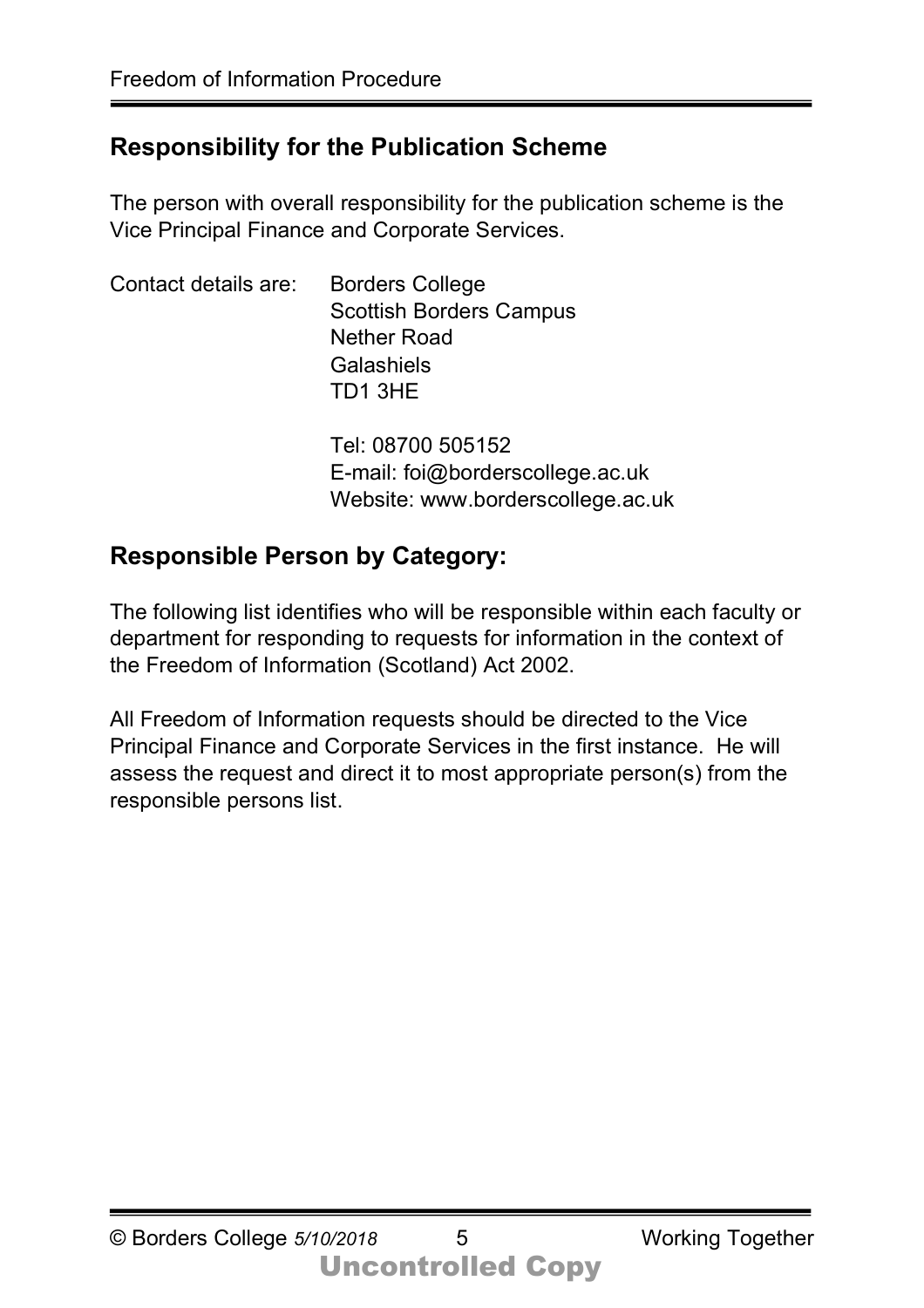This list will be reviewed annually. The contact for any changes to the list of responsible persons is the Vice Principal Finance and Resources.

| <b>General Information</b>                | <b>Vice Principal Finance and</b>  |
|-------------------------------------------|------------------------------------|
|                                           | <b>Corporate Services</b>          |
| Access to Information                     | <b>Vice Principal Finance and</b>  |
|                                           | <b>Corporate Services</b>          |
| Quality                                   | <b>Director of Business</b>        |
|                                           | <b>Improvement and Performance</b> |
| Governance                                | <b>Board Secretary</b>             |
| <b>Financial Resources</b>                | <b>Vice Principal Finance and</b>  |
|                                           | <b>Corporate Services</b>          |
| <b>Corporate Planning</b>                 | Principal                          |
| Procurement                               | <b>Head of Finance and</b>         |
|                                           | Procurement                        |
| <b>Human Resources</b>                    | <b>Head of HR and Development</b>  |
| <b>Physical Resources</b>                 | <b>Vice Principal Finance and</b>  |
|                                           | <b>Corporate Services</b>          |
| Health & Safety                           | <b>Health and Safety Manager</b>   |
| <b>Diversity</b>                          | Head of HR and Development         |
| <b>Student Administration and Support</b> | <b>Head of Student Services</b>    |
| Learning & Teaching                       | Vice Principal – Curriculum and    |
|                                           | <b>Student Services</b>            |
| <b>Information Services</b>               | <b>Head of ISLT</b>                |
| <b>External and Community Relations</b>   | Principal                          |
| Government and Regulator Relations        | Principal                          |
| <b>Environmental Information</b>          | Vice Principal Finance and         |
|                                           | <b>Corporate Services</b>          |
| <b>Student Records</b>                    | <b>Head of MIS</b>                 |
| Library Information                       | Library Manager                    |
|                                           |                                    |

The responsible person may delegate requests to a member of their team.

Information on the Act is available on the College web site.

#### **Archiving Policy**

The College has developed and implemented a Records Management Policy that encompasses guidance on archiving and retention of documents. This can be accessed on the College website: www.borderscollege.ac.uk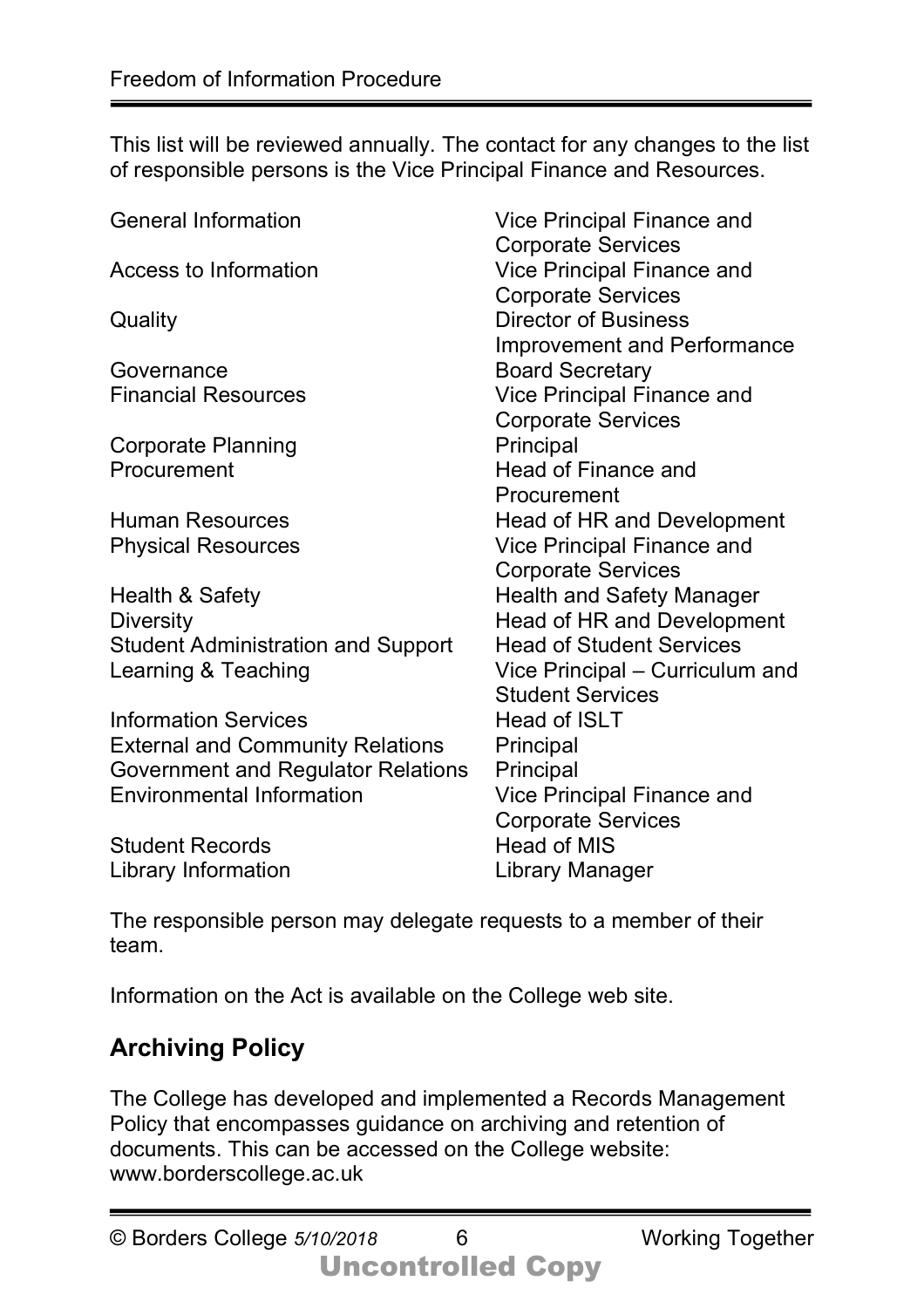# **Copyright**

Information obtained from this publication scheme can be copied or reproduced without formal permission provided it is copied or reproduced accurately, is not used in a misleading context and provided that the source of the material is identified and the copyright status acknowledged.

For any information within the scheme where the copyright holder is a third party (such as the Crown), the applicant must seek consent from that third party before it can be copied.

#### **Accessing information under the Publication Scheme**

Access to information under the scheme will be possible in both online and hardcopy formats. Applicants may exercise their right under the Equality Act to request information in different formats.

Requests for material will be dealt with promptly with information being made available within 20 working days. This will be subject to advance payment of any necessary fees. Where a fee is requested the 20 working days will be extended by up to 3 months until the fee is paid.

Requests for information under the Freedom of Information (Scotland) Act 2002 must be made in writing, this includes fax or email, or in another form with some permanency capable of being used for subsequent reference (such as a recording made on video or voicemail).

A dedicated email address has been set up to receive requests: foi@borderscollege.ac.uk

The request must contain the name of the applicant, a contact address/email address and the information being sought. The College may ask for further information that it reasonably requires to identify and locate the information requested. Applicants will not be required to mention the Freedom of Information (Scotland) Act 2002 when making a request.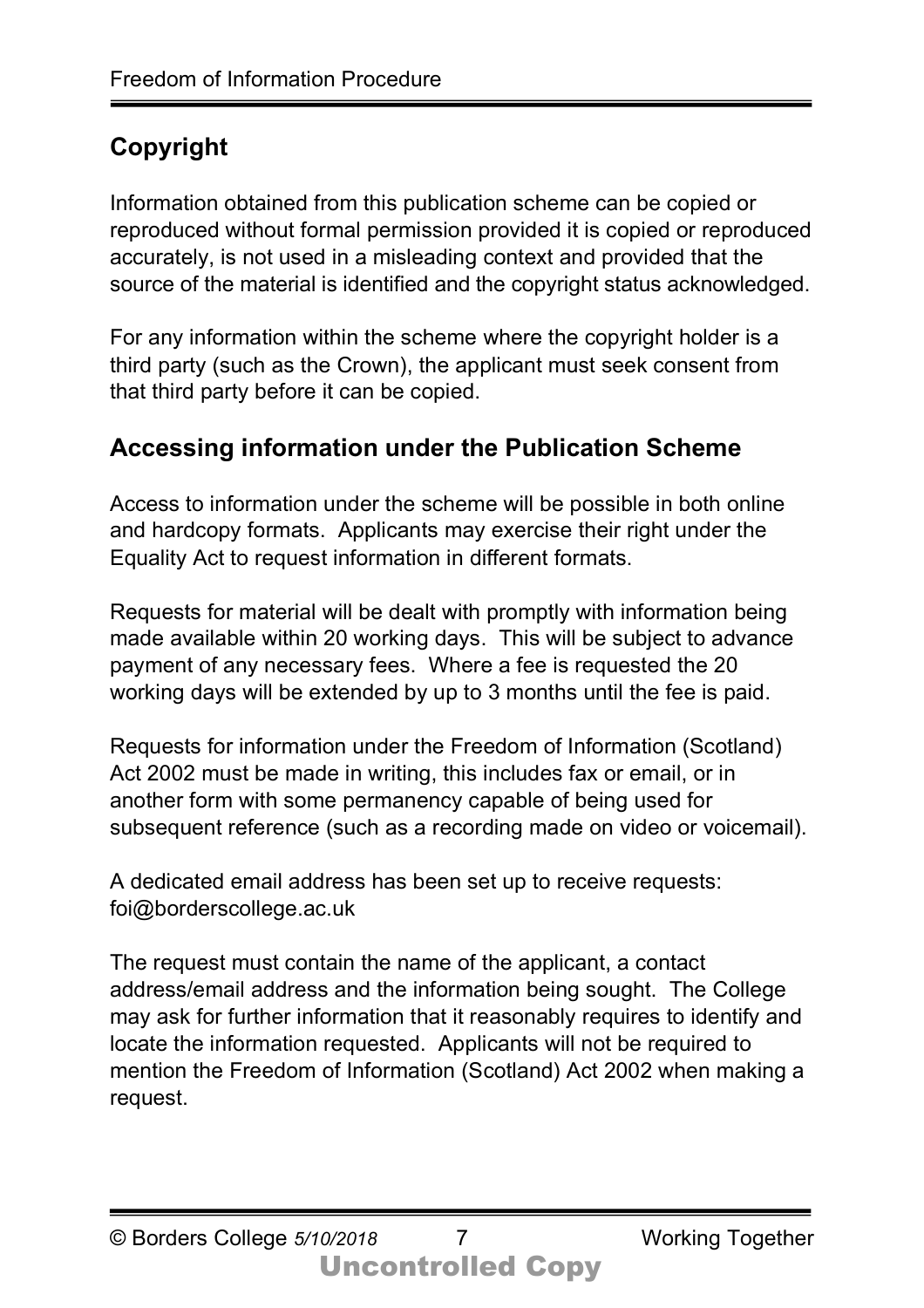#### **Charging Policy**

We reserve the right to impose charges for providing information if the projected cost of providing the information requested exceeds £100. Any request costing under £100 will be free of charge to the applicant. For requests costing between £100 and £600, 10% of the cost will be levied. For requests where the cost exceeds £600 the College reserves the right not to respond as indicated within the Act. Where photocopies are required these will not exceed £1 per 10 pages, subject to the conditions indicated above.

In the event that a charge is to be levied, applicant will be issued with a fee notice advising them of the charge and how it has been calculated. Information will not be provided to the applicant until payment has been received.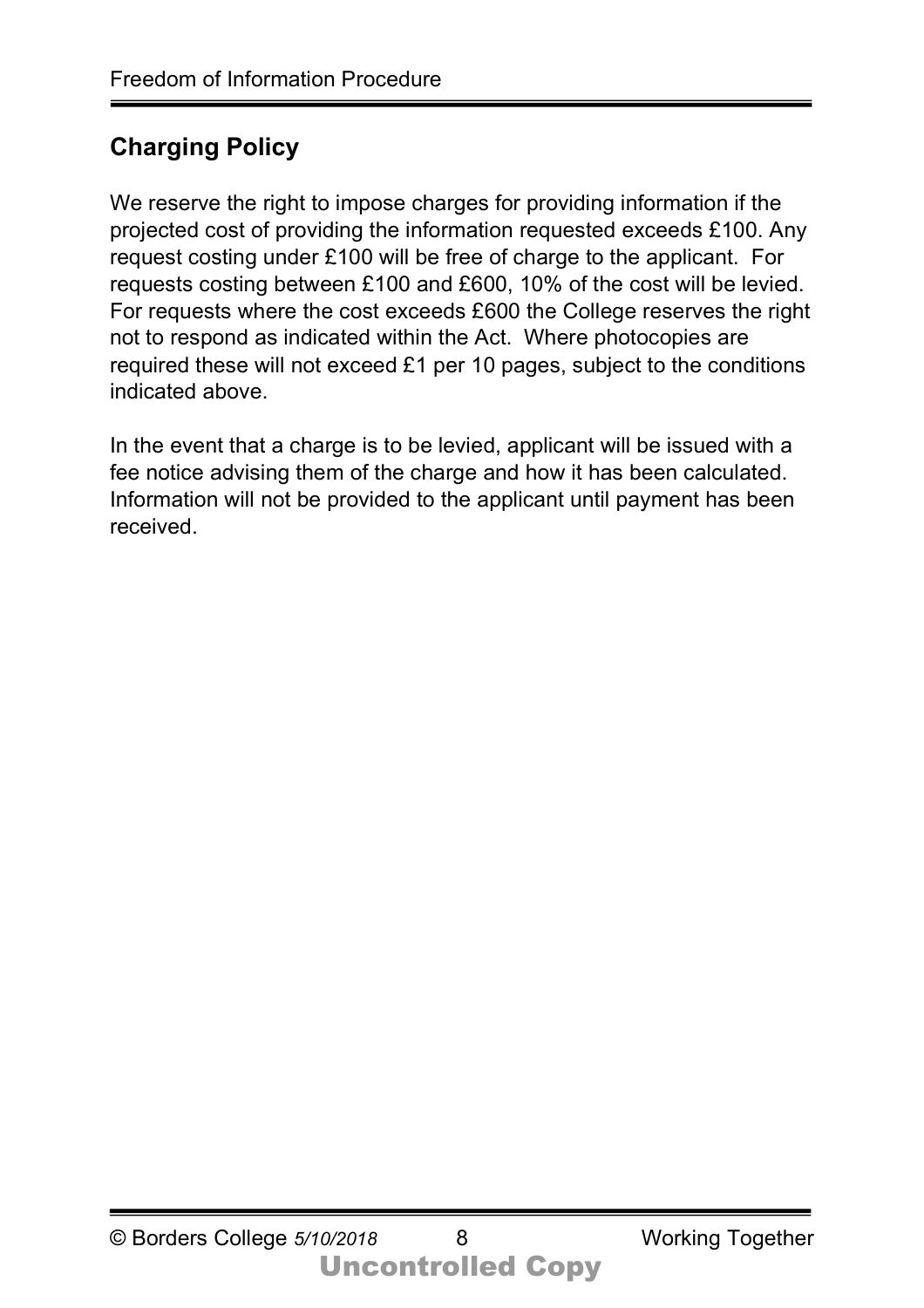#### **Dealing with requests for information**

All requests for information should be directed to the Vice Principal Finance and Corporate Services who will assess the request and, where the information is not available in the publications scheme, identify the responsible person(s) to deal with the request. Where information is available on the publication scheme he/she will inform the applicant and provide copies of the information in the requested format.

In assessing the request the Vice Principal will ensure there are no grounds under the Act for withholding the information, seek any clarification required from the individual making the request, calculate whether the request is liable for a fee payment and deal with any vexatious requests.

The responsible person(s) will return the requested information to the Vice Principal within 20 working days of the date of the request. The information is provided to the applicant from the Principal's Office with the date and details logged.

All requests and responses are displayed on the college website.

The Vice Principal provides quarterly statistical returns to the Information Commissioner for Scotland on all requests received and on the College's response.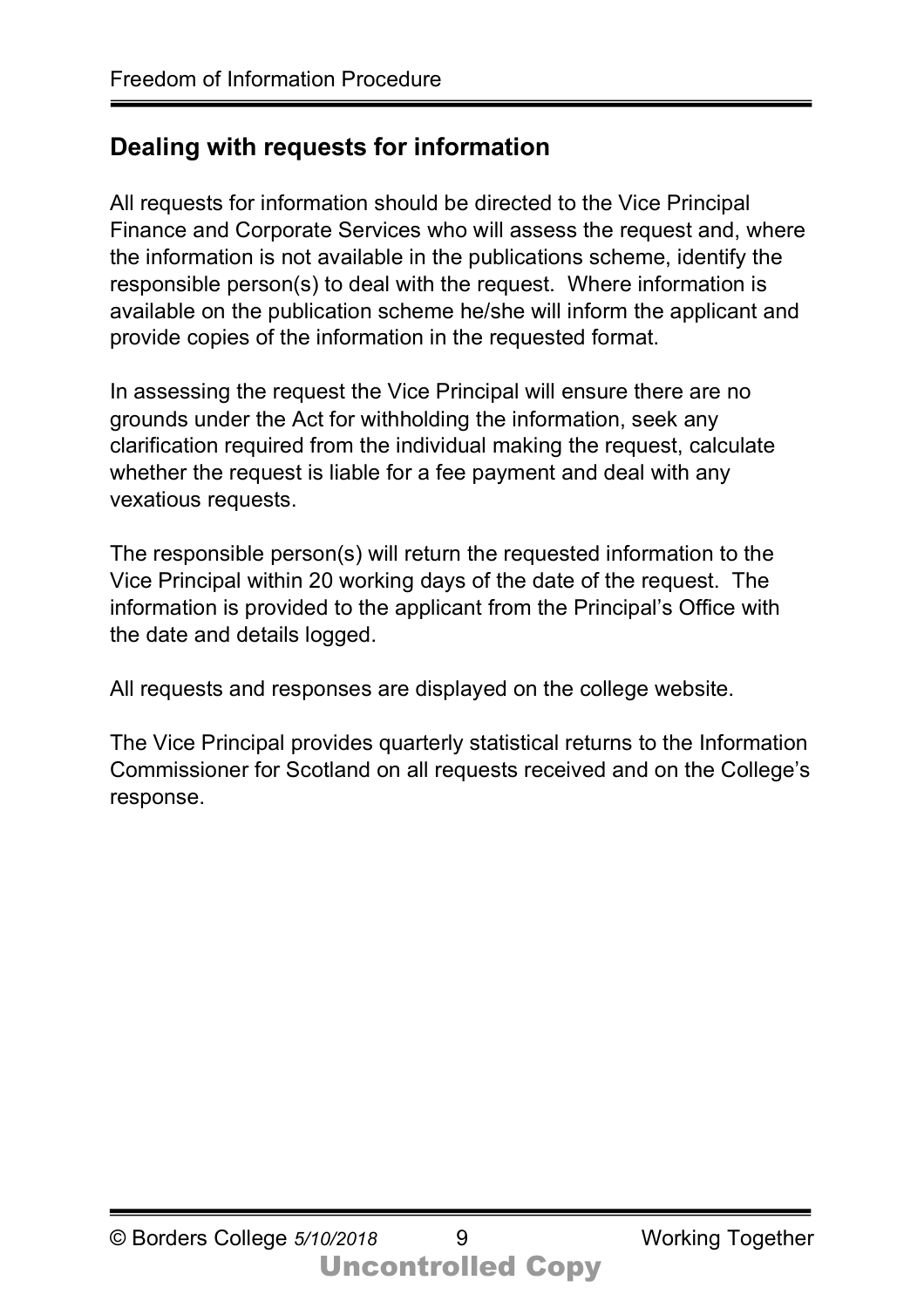#### **Asking for a Review:**

If the person making a FOI request is unhappy with the response they are entitled to ask for a review. The Vice Principal will ask another member of the Senior Leadership Team to undertake that review.

In requesting a review, the person should give their name, a contact address/email and their reason for requesting the review. The member of SLT undertaking the review must respond within 20 working days and inform the person of their right of appeal to the Scottish Information Commissioner.

#### **Keeping a record of requests for information covered by FOISA**

An internal system has been established to maintain a record of requests received that relate to FOISA. This information is held centrally at the Principal's Office and published on the College's website.

Records of the requests and the responses are retained for two full academic years following the year in which the request was made.

Application for review can be made by a requester to the Office of the Scottish Information Commissioner up to six months after the response from any internal review. The Commissioner also has the authority to extend this period. Where the College refuses to provide information on the grounds that it is a repeat request the College must also have retained the information from the original request and response. Retention of records for up to three years is prudent in these circumstances.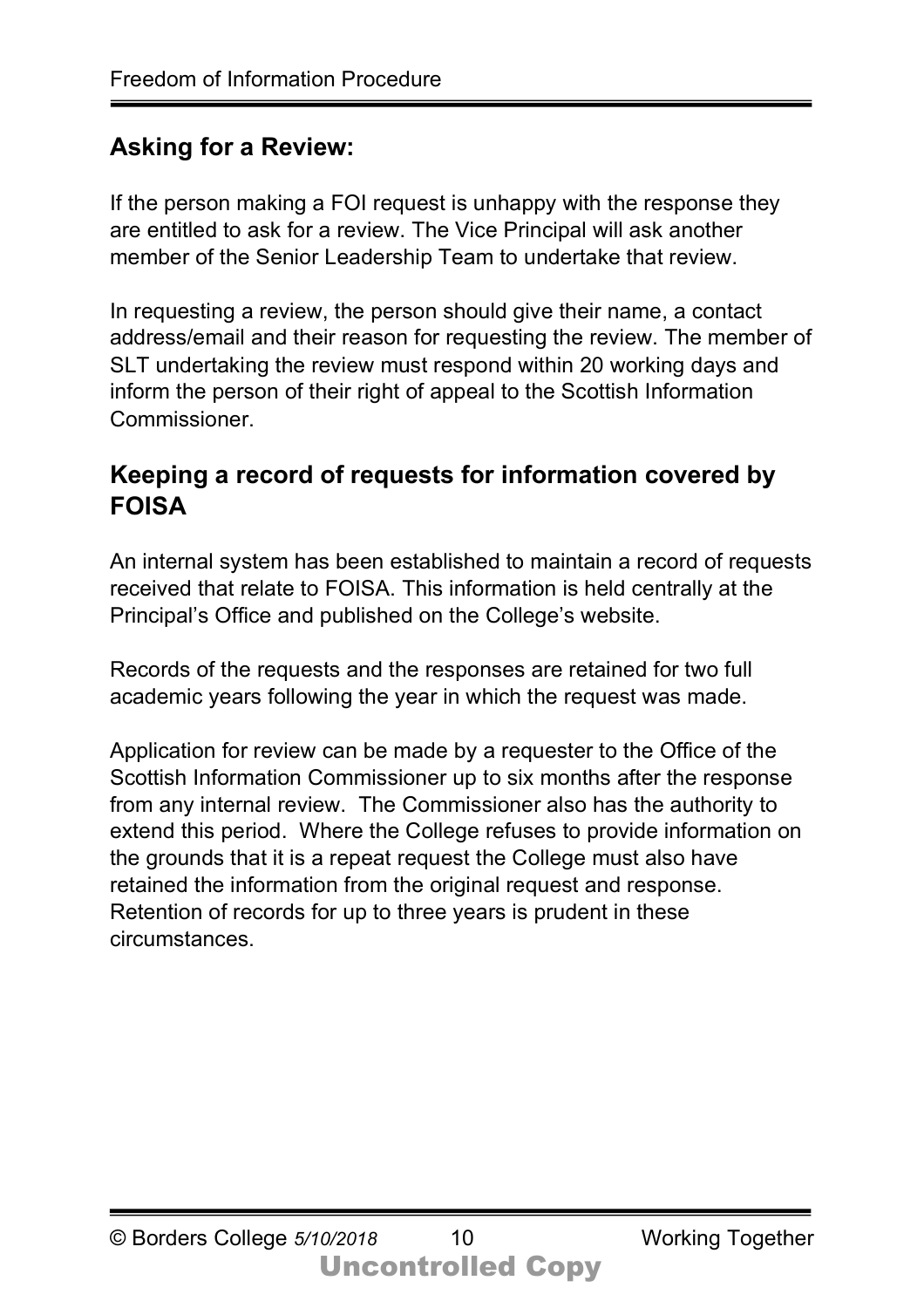### **Equality Impact Assessment**

#### **(Rapid impact assessment tool)**

**What Impacts may there be from this proposal on any group's ability to use the College services?** 

#### **Policy: Freedom of Information Procedure**

| <b>Positive Impacts (Groups affected)</b>                                                                                                                                     | <b>Negative Impacts</b><br>(Groups affected) |  |
|-------------------------------------------------------------------------------------------------------------------------------------------------------------------------------|----------------------------------------------|--|
| The FOI Procedure allows any individual to<br>request information from the college. It is<br>empowering for the public allowing them to<br>scrutinise the College's activity. | <b>None</b>                                  |  |
| The procedure applies equally to all groups with<br>protected characteristics.                                                                                                |                                              |  |
| The procedure allows for information to be<br>provided in a format that makes it accessible in<br>accordance with the Equality Act 2010.                                      |                                              |  |
| Actions taken to alleviate any negative Impacts:                                                                                                                              |                                              |  |
| <b>None</b>                                                                                                                                                                   |                                              |  |
| <b>Recommendations:</b>                                                                                                                                                       |                                              |  |
| None                                                                                                                                                                          |                                              |  |

#### **From the outcome of the rapid equality impact assessment, have negative impacts been identified for any protected characteristic or any other potentially disadvantaged group?**

No

#### **Has a full Equality Impact Assessment been recommended?**

No x

#### **Reason for recommendation:**

The procedure has been updated to meet the requirements of equality legislation.